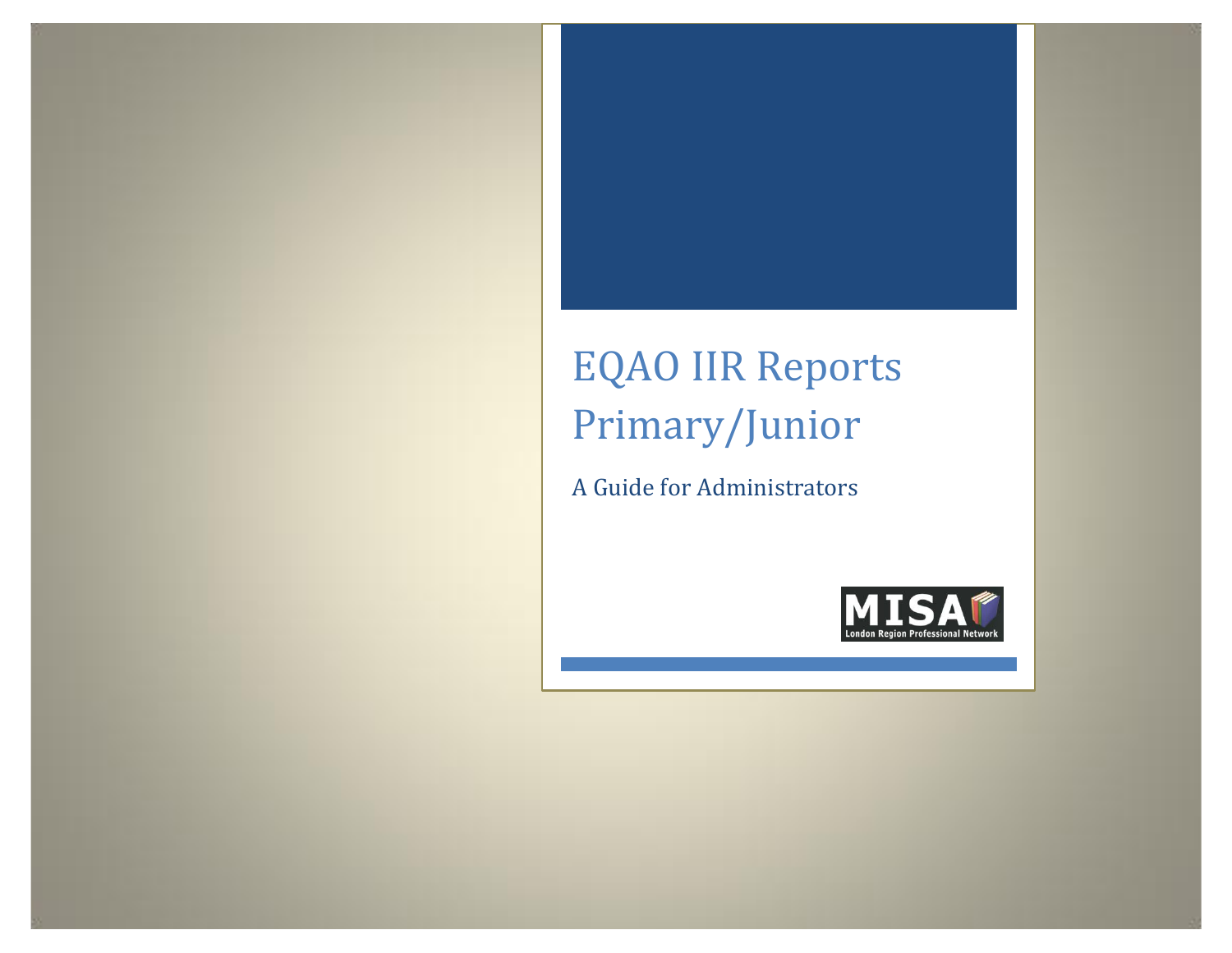| <b>Education Quality and</b><br><b>Accountability Office</b>     |              |                      |                      |                  |              |                         |           |              |                                                                                         |                |             |           |           |                  | s, 2011-2012<br>Assessments of Reading, Writing and Mathematics, P                               |                                     |                  |                                                      |
|------------------------------------------------------------------|--------------|----------------------|----------------------|------------------|--------------|-------------------------|-----------|--------------|-----------------------------------------------------------------------------------------|----------------|-------------|-----------|-----------|------------------|--------------------------------------------------------------------------------------------------|-------------------------------------|------------------|------------------------------------------------------|
|                                                                  |              | School:              |                      |                  |              |                         |           |              | Item Information Report: Student Roster" - Grade 3 Reading                              |                |             |           |           |                  |                                                                                                  |                                     |                  |                                                      |
|                                                                  |              | <b>Board:</b>        |                      |                  |              |                         |           |              |                                                                                         |                |             |           |           |                  | <b>EQAO Report Title</b>                                                                         |                                     |                  |                                                      |
| Target Skill                                                     |              |                      | Explicit             |                  |              |                         |           |              |                                                                                         |                |             |           | Implicit  |                  |                                                                                                  |                                     |                  |                                                      |
| <b>Booklet Section<sup>T</sup></b>                               | A.           | в                    | c.                   | в                | Α            | Α                       | Α         | ٨            | в                                                                                       | c              | c           | c         | c         | c.               | (Grade, Subject)                                                                                 |                                     | D                | Overall                                              |
| <b>Item Number</b>                                               | $\mathbf{7}$ | $\overline{2}$       | 3                    | 6                | $\mathbf{1}$ | $\overline{\mathbf{2}}$ | э         | 10           | $\mathbf{1}$                                                                            | $\overline{4}$ | 5           | -7        | 8         | 10 <sub>10</sub> |                                                                                                  |                                     | $\mathbf 6$      | Achievement                                          |
| Item Type <sup>#</sup>                                           |              | MC MC MC             |                      |                  |              |                         |           |              | or  Mc  Mc  Mc  Mc  Mc  Mc  Mc  Mc                                                      |                |             |           |           | l MC l           |                                                                                                  | 0R                                  | <b>OR</b>        | Leve <sup>nt</sup>                                   |
| Overall Expectation <sup>5</sup>                                 |              |                      |                      |                  |              |                         |           |              | R3.0   R3.0   R1.0   R1.0   R3.0   R2.0   R3.0   R1.0   R1.0   R3.0   R2.0   R1.0   R3. |                |             |           |           |                  | R1.0   R1.0   R1.0   R2.0   R1.0<br><b>RELO RELO RELO RE</b><br>.J R2.0 R3.0 R2.0 R1.0 R1.0 R1.0 |                                     |                  |                                                      |
| <b>Highest Score Code Possible/</b><br>Correct MC Response       | d.           | d                    | d                    | 40               | b            | c.                      | a         | c.           | c.                                                                                      | a              | đ           | d         | c.        | a                | 40 <sub>1</sub><br>40<br>40<br>40<br>c.<br>ь<br>c.<br>a                                          | 40<br>40                            | 40               |                                                      |
| Student Name (Ontario Education Number)<br>Package ID            |              |                      |                      |                  |              |                         |           |              |                                                                                         |                |             |           |           |                  |                                                                                                  |                                     |                  |                                                      |
|                                                                  |              |                      | Ы                    | 20               |              |                         |           |              |                                                                                         |                |             |           |           |                  | <b>Detailed Question Information</b>                                                             | 20                                  | 20               | з                                                    |
|                                                                  |              |                      |                      |                  |              |                         |           |              |                                                                                         |                |             |           |           |                  |                                                                                                  |                                     |                  |                                                      |
|                                                                  | ы            | a.                   | ы                    | 20               | a.           |                         | c.        | ы            |                                                                                         |                |             | ы         | d         |                  | Booklet A, B, C, or D<br>٠                                                                       | 20                                  | 20               | 2                                                    |
|                                                                  |              |                      |                      | 20               |              | ь                       |           |              |                                                                                         |                |             |           | н         |                  | <b>Question Number</b>                                                                           | 20                                  | 20               | 3.                                                   |
|                                                                  | $\bullet$    |                      | c.                   | 40               |              |                         |           |              | Ь                                                                                       |                |             |           | ь         |                  | Multiple Choice or Open                                                                          | 30                                  | 20               | з                                                    |
|                                                                  | a.           | ы                    | $\mathbf{a}$         | 10 <sub>10</sub> | a.           |                         |           |              |                                                                                         |                |             |           | d         |                  | Response                                                                                         | 20                                  | 20               | $\overline{2}$                                       |
|                                                                  |              |                      |                      |                  |              |                         |           |              |                                                                                         |                |             |           |           |                  | <b>Curriculum Expectation</b>                                                                    |                                     |                  |                                                      |
|                                                                  | ٠            | ٠                    | ٠                    | 30               | ÷.           | ٠                       |           |              |                                                                                         |                |             |           |           |                  | Addressed                                                                                        | 20                                  | 20               | з                                                    |
|                                                                  |              |                      |                      | 40               |              |                         |           |              |                                                                                         |                |             |           |           |                  |                                                                                                  | 30                                  | 30               | A                                                    |
|                                                                  |              |                      |                      | 30               |              | a.                      |           | ь            | ь                                                                                       |                |             |           |           |                  | <b>Scoring Information</b><br>$\bullet$                                                          | 20                                  | 20               | з                                                    |
|                                                                  |              |                      |                      | 30               |              |                         |           |              |                                                                                         |                |             |           |           |                  | 30 <sub>1</sub><br>$10-10$<br>20<br>$10^{-}$                                                     | 10 <sup>1</sup><br>10 <sub>10</sub> | 10 <sub>10</sub> | з.                                                   |
|                                                                  |              |                      |                      |                  |              |                         |           |              |                                                                                         |                |             |           |           |                  |                                                                                                  |                                     |                  |                                                      |
|                                                                  | ٠            | $\ddot{\phantom{1}}$ | $\ddot{\phantom{1}}$ | 20               |              | ٠                       | c.        |              |                                                                                         |                |             |           |           |                  | 30.<br>20<br>m                                                                                   | 20 <sub>1</sub><br>10 <sub>1</sub>  | 20               | з.                                                   |
|                                                                  |              |                      |                      | 30               |              |                         |           |              |                                                                                         |                |             |           |           |                  | Summary of School, Board, and                                                                    | 20                                  | 20               | 3.                                                   |
|                                                                  | ٠            | ٠                    | ы                    | 20               | $\bullet$    | ٠                       | ٠         | ы            |                                                                                         |                |             |           |           |                  | Provincial Results by question                                                                   | 20                                  | 30               | з                                                    |
|                                                                  |              | ы                    | ы                    | 10 <sub>10</sub> |              | d.                      | d         |              |                                                                                         |                |             |           |           |                  |                                                                                                  | 20                                  | -20              | $\overline{2}$                                       |
|                                                                  |              |                      |                      | 30               |              |                         |           |              |                                                                                         |                |             |           |           |                  | 30<br>30<br>10 <sub>10</sub><br>20                                                               | 20                                  | -10              | з                                                    |
| Summary Recults#                                                 |              |                      |                      |                  |              |                         |           |              |                                                                                         |                |             |           |           |                  |                                                                                                  |                                     |                  | Number of Participating Students                     |
| School                                                           | 62.          | 86 I                 | 62.                  | 63.              | 71           |                         | 57 67     | 71           | 52                                                                                      | 95             | 81          | 71        |           | $58$ 57 86 71    | 56 55<br>- 52 H<br>48<br>45<br>58<br>86  <br>62.<br>86.                                          | 44<br>49 50                         |                  | Included in the Summary Results <sup>55</sup><br>-21 |
| Baard                                                            | 69.          | \$0                  | 73                   | 61               | 70           | 49                      | 68.       | 58           | 53                                                                                      | 85             | 68.         | 77        | 48        | 64               | $82$ 64 51<br>79 63 79 59 58 53 50<br>60                                                         | 48<br>48                            | 50               | 1418                                                 |
| Pravince: All Studentr<br>Pravince: Students at Level 3 or Above | 68.<br>81.   | -≉0 l<br>92.         | 75<br>84             | 68               | 60 73<br>82. | 50 L<br>59.             | 70<br>81. | -59  <br>70. | 57<br>70.                                                                               | 86 ∣<br>94     | -67.<br>82. | 79<br>88. | 52<br>-62 | -67.1<br>-81 I   | <b>Number of Participants</b>                                                                    | 53 52 55                            |                  | 117800<br>80420                                      |
|                                                                  |              |                      |                      |                  |              |                         |           |              |                                                                                         |                |             |           |           |                  |                                                                                                  |                                     |                  |                                                      |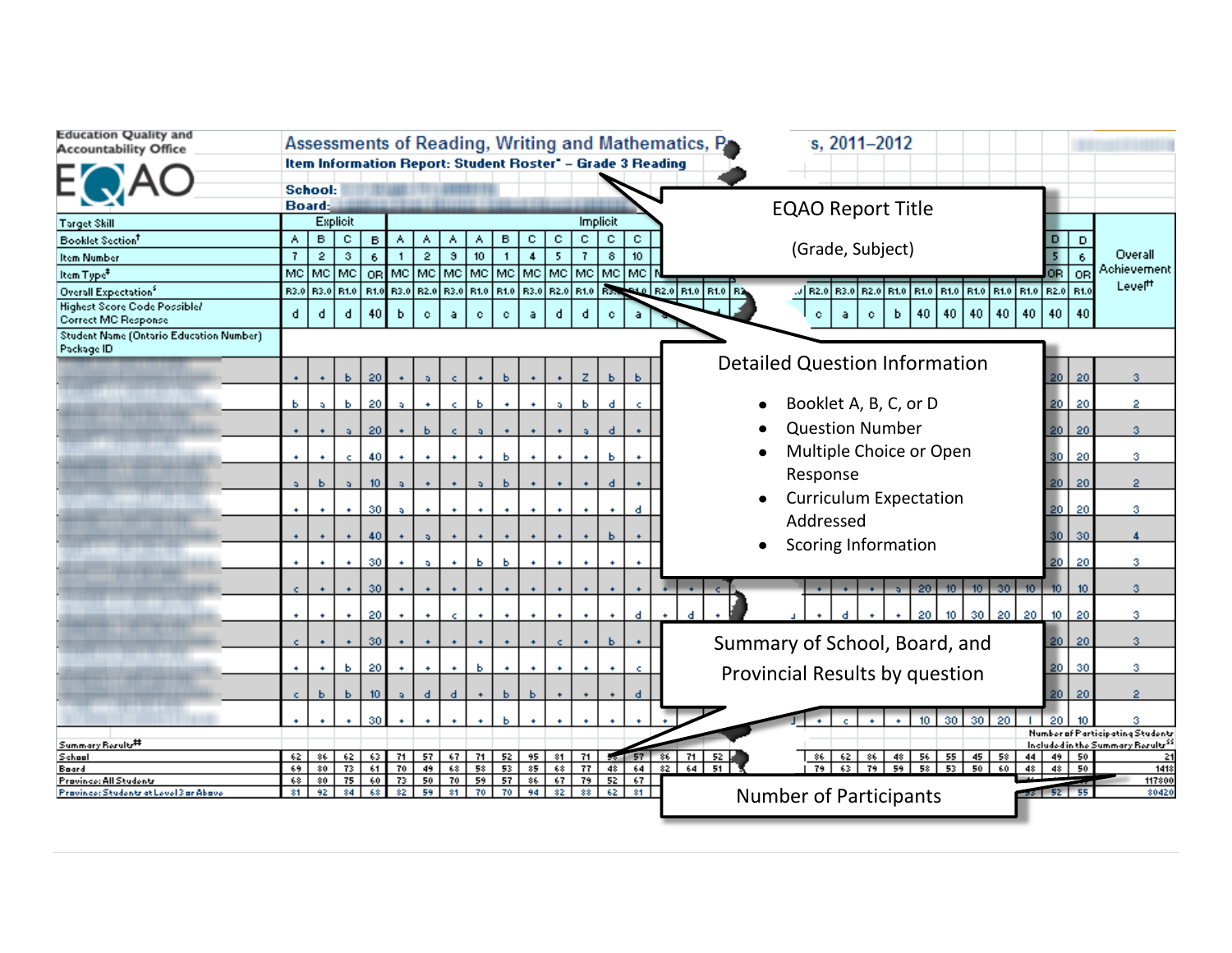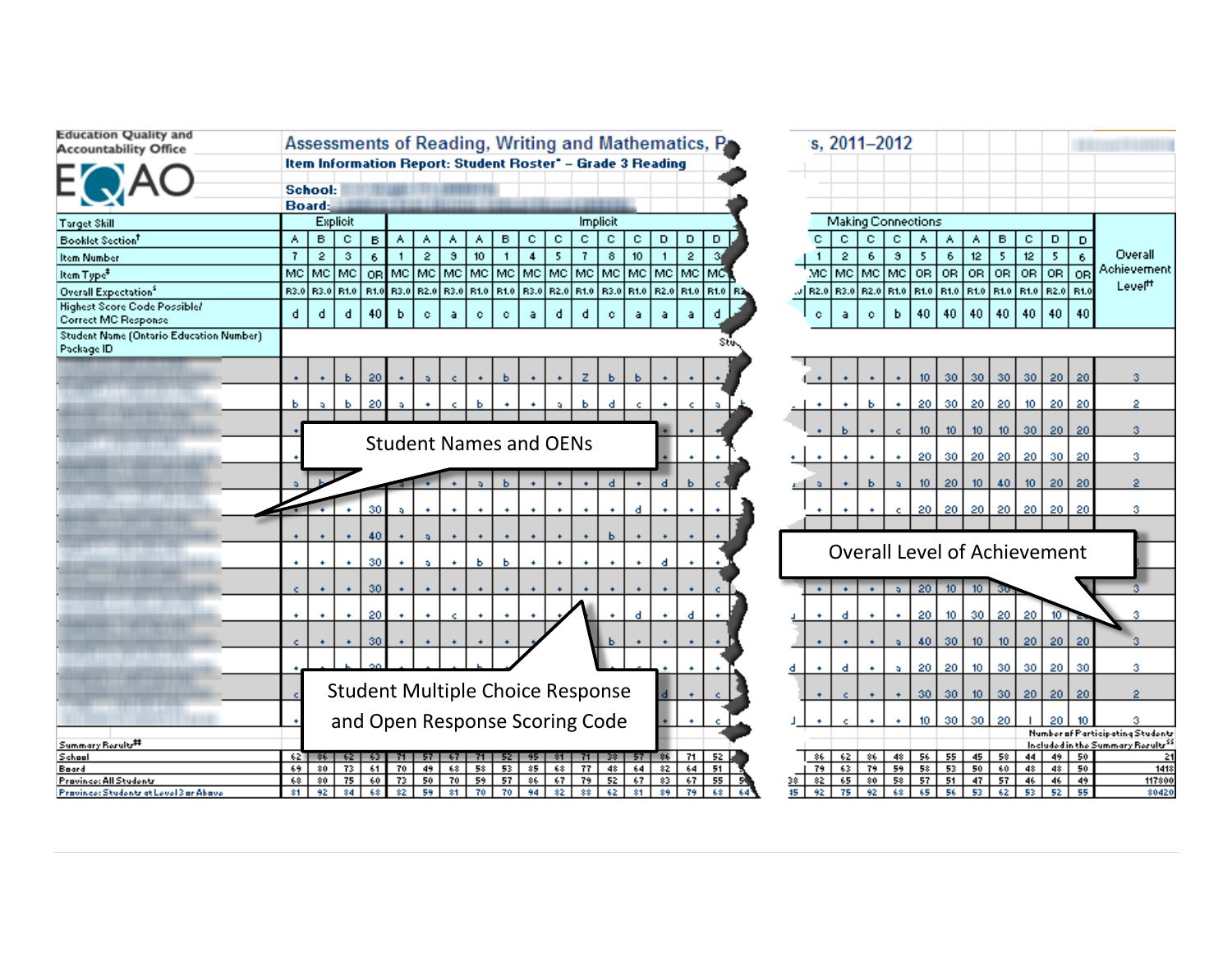## **Item Information Report (IIR)**

#### **What this report shows:**

This report provides <sup>a</sup> complete record of responses and scores for each question for all students who participated in the assessment. It also includes each student's overall achievement level as reported on the Individual Student Report.

The "Summary Results" at the bottom of the report show the percentage of students in the school, board, and province who answered each multiple‐choice item correctly. The Open Response results are calculated differently. For these questions, the summary shows the average percentage of total points students received for each open‐response item.

## **The purpose of this report:**

The report is designed to deepen educators' understanding about how students performed on the EQAO assessments. By examining variations in student performance by item, educators will see which items were challenging for students in their school or board, and which items were answered at <sup>a</sup> consistently high level. This information can help schools and boards in the school improvement planning process to focus their efforts to improve instruction and better serve the needs of all students.

| <b>Education Quality and</b><br><b>Accountability Office</b> |                |                |           |                  |                                                            |                |     |                |              |                      |    |                |              |                                                        |              |                |    |       |                  |                  |                               |            |                |              |              |              |                     |      | Assessments of Reading, Writing and Mathematics, Primary and Junior Divisions, 2011-2012 |
|--------------------------------------------------------------|----------------|----------------|-----------|------------------|------------------------------------------------------------|----------------|-----|----------------|--------------|----------------------|----|----------------|--------------|--------------------------------------------------------|--------------|----------------|----|-------|------------------|------------------|-------------------------------|------------|----------------|--------------|--------------|--------------|---------------------|------|------------------------------------------------------------------------------------------|
|                                                              |                |                |           |                  | Item Information Report: Student Roster" - Grade 3 Reading |                |     |                |              |                      |    |                |              |                                                        |              |                |    |       |                  |                  |                               |            |                |              |              |              |                     |      |                                                                                          |
|                                                              |                | School:        |           |                  |                                                            |                |     |                |              |                      |    |                |              |                                                        |              |                |    |       |                  |                  |                               |            |                |              |              |              |                     |      |                                                                                          |
|                                                              |                | Board:         |           |                  | <b><i><b>BREITH CENT</b></i></b>                           |                |     |                |              |                      |    |                |              |                                                        |              |                |    |       |                  |                  |                               |            |                |              |              |              |                     |      |                                                                                          |
| <b>Target Skill</b>                                          |                |                | Explicit  |                  |                                                            |                |     |                |              |                      |    | Implicit       |              |                                                        |              |                |    |       |                  |                  |                               |            |                |              |              |              |                     |      | <b>Making Connect</b>                                                                    |
| Booklet Section <sup>†</sup>                                 | A              | в              | c         | в                | ٨                                                          | ٨              | ٨   | ٨              | в            | c                    | c  | c              | c            | c.                                                     | D            | D              | D  | D     | ٨                | c                | ٨                             | ٨          | ٨              | B            | в            | с            | c                   | c    | c                                                                                        |
| <b>Item Number</b>                                           | $\overline{1}$ | $\overline{2}$ | 3         | 6                | $\overline{1}$                                             | $\overline{2}$ | э   | 10             | $\mathbf{I}$ | $\ddot{\phantom{a}}$ | 5  | $\mathbf{7}$   | $\circ$      | 10                                                     | $\mathbf{1}$ | $\overline{2}$ | 3  | 4     | 11               | 11               | 3                             | $\ddot{4}$ | $\ddot{\circ}$ | з            | 4            | $\mathbf{1}$ | $\overline{2}$      | 6    | $\mathbf{s}$                                                                             |
| Item Type <sup>#</sup>                                       | MC             | MC             | MC        |                  | OR MC                                                      | MC             | MC  | <b>IMC</b>     | MC           | MC                   |    |                |              | MC MC MC MC MC MC MC MC MC                             |              |                |    |       | l ora            |                  | OR MC                         |            | MC MC          | MC           | <b>MC</b>    | MC           | MC                  | MC.  | MC.                                                                                      |
| <b>Overall Expectation<sup>5</sup></b>                       | R3.0           |                | R3.0 R1.0 |                  | R1.0 R3.0                                                  | R2.0           |     | R3.0 R1.0      | R1.0         | R3.0                 |    | R2.0 R1.0      |              | B3.0 B1.0 B2.0 B1.0 B1.0 B3.0 B2.0 B2.0 B3.0 B1.0 B2.0 |              |                |    |       |                  |                  |                               |            |                |              |              |              | R2.0 R3.0 R2.0 R3.0 | R2.0 | <b>B1.0 F</b>                                                                            |
| <b>Highest Score Code Possible/</b><br>Correct MC Response   | d              | d              | d         | 40               | b                                                          | $\circ$        | a   | o.             | $\mathbf{c}$ | a                    | d  | d              | $\mathbf{c}$ | a                                                      | a            | a              | d  | d     | 40               | 40               | d                             | d          | a              | $\mathbf{c}$ | $\mathbf{a}$ | c.           | a.                  | o.   | ь                                                                                        |
| Student Name (Ontario Education Number)<br>Package ID        |                |                |           |                  |                                                            |                |     |                |              |                      |    |                |              |                                                        |              |                |    |       |                  |                  | Student Response/Score Code"* |            |                |              |              |              |                     |      |                                                                                          |
|                                                              |                | ٠              | ы         | 20 <sub>1</sub>  | ٠                                                          | $\overline{a}$ | c.  | ٠              | ь            | ٠                    | ٠  | $\overline{z}$ | ы            | ь                                                      | ٠            |                |    | ы     | 10 <sub>10</sub> | 20               |                               |            |                | ٠            | d            |              |                     |      |                                                                                          |
|                                                              | Ы              | b.             | ы         | 20               | a.                                                         | ٠              | ¢.  | ь              | ٠            | ٠                    | a. | ы              | ď            | ¢.                                                     | ٠            | c.             | a. | ь     | 10 <sub>10</sub> | 10               |                               |            |                | ٠            | c            | ٠            |                     | ь    |                                                                                          |
|                                                              |                |                |           | 20               |                                                            | ь              | ċ   | b.             |              |                      |    |                | ď            |                                                        | ٠            | ٠              |    |       | 20               | 10               |                               | ь          |                |              |              |              |                     |      |                                                                                          |
|                                                              |                |                | ¢.        | 40               |                                                            | ٠              | ٠   | ٠              | ь            | ٠                    | ٠  | ٠              | ь            | ٠                                                      | ٠            | ٠              | ٠  | ٠     | 20               | 20               |                               | ٠          | ٠              | ٠            | ٠            | ٠            | ٠                   | ٠    |                                                                                          |
|                                                              |                | ь              | b.        | 10 <sub>10</sub> |                                                            | ٠              | ٠   | $\overline{a}$ | ь            |                      |    |                | d.           |                                                        | d.           | ь              | c. | ь     | 10 <sub>10</sub> | 10 <sub>10</sub> |                               |            | d              |              | d            |              |                     | ь    | a.                                                                                       |
|                                                              |                |                |           | 30               | ä.                                                         | ٠              | ٠   | ٠              | ٠            | ٠                    | ٠  |                |              | ď                                                      | ٠            | ٠              |    | ٠     | 20               | 10               |                               | ٠          |                | ٠            | ٠            |              |                     |      | c                                                                                        |
|                                                              |                |                |           | 40               |                                                            | a              | ٠   |                |              |                      |    |                | ь            |                                                        |              |                |    |       | 40               | 20               |                               |            |                |              | d            |              |                     |      |                                                                                          |
|                                                              |                |                |           | 30               |                                                            | a.             | ٠   | ь              | ь            | ٠                    | ٠  |                |              | ٠                                                      | d            |                |    |       | 20               | 20               |                               | ×.         |                |              | d            |              |                     |      | a.                                                                                       |
|                                                              | c              |                |           | 30               |                                                            | ٠              | ٠   |                |              | ٠                    | ٠  |                |              |                                                        |              |                | c. |       | 20               | 20               |                               |            |                |              | ٠            |              |                     |      | n.                                                                                       |
|                                                              |                | ٠              | ٠         | 20               |                                                            | ٠              | ¢.  | ٠              | ٠            | ٠                    | ٠  |                | ٠            | d                                                      | ٠            | đ              | ٠  | ٠     | 20               | 10 <sub>10</sub> |                               | ٠          |                | ٠            | d            |              | d                   |      |                                                                                          |
|                                                              |                |                |           | 30               |                                                            | ٠              | ٠   | ٠              | ٠            | ٠                    | c. |                | ь            |                                                        | ٠            | ٠              |    | ٠     | 10 <sub>10</sub> | 10               |                               |            |                |              | ٠            |              |                     |      | ×.                                                                                       |
|                                                              |                |                | ь         | 20               |                                                            | ٠              | ٠   | ь              | ٠            | ٠                    | ٠  |                | ٠            | c                                                      | ٠            | ٠              |    | ٠     | 10               | 20               |                               | ٠          | ٠              | ٠            | d            |              | d                   |      | ä.                                                                                       |
|                                                              |                | ь              | ы         | 10 <sub>10</sub> | $\overline{a}$                                             | d.             | d   | $\ddot{}$      | ь            | ы                    | ٠  |                |              | d.                                                     | d            | ٠              | c. |       | 20               | 20               |                               | r.         |                |              | ٠            |              |                     |      | ٠                                                                                        |
|                                                              |                |                |           | 30               |                                                            | ٠              |     |                | ь            |                      | ٠  |                |              |                                                        | ٠            |                |    |       | 40               | 10               |                               |            |                |              |              |              |                     |      |                                                                                          |
| Summary Regula#                                              |                |                |           |                  |                                                            |                |     |                |              |                      |    |                |              |                                                        |              |                |    |       |                  |                  |                               |            |                |              |              |              |                     |      |                                                                                          |
| School                                                       | 62             | 86             | 62        | 63               | 71                                                         | 57             | 67  | 71             | 52           | 95                   | 31 | <b>71</b> L    | 38           | 57 I                                                   | 36           | <b>71</b> L    |    | 52 71 |                  | 46 39            | 71                            | 71         | 90             | 95           | 38           | 86           | 62                  | 86   | 48                                                                                       |
| Baard                                                        | 69             | \$0            | 73        | 61               | 70                                                         | 49             | 68  | 58             | 53           | 85                   | 68 | 77             | 48           | 64                                                     |              | $82$ 64        | 51 | 58    | 48               | 46               | 61                            | 53         | 78             | 71           | 39           | 79           | 63                  | 79   | 59                                                                                       |
| Pravince: All Students                                       | 68             | 80             | 75        | 60               | 73                                                         | 50             | 70  | 59             | 57           | 86                   | 67 | 79             | 52           | 67                                                     | 83           | 67             |    | 55 56 | 47               | 44               | 63                            | 51         | \$2            | 71           | 38           | 82           | 65                  | \$0  | 58                                                                                       |
| Pravince: Students at Level 3 or Above                       | \$1            | 92             | 84        | 68               | 82                                                         | 59             | \$1 | 70             | 70           | 94                   | 82 | 88             | 62           | $*1$                                                   | 89           | 79             | 68 | 64    | 53               | 49               | 76                            | 59         | 92             | 83           | 45           | 92           | 75                  | 92   | 68                                                                                       |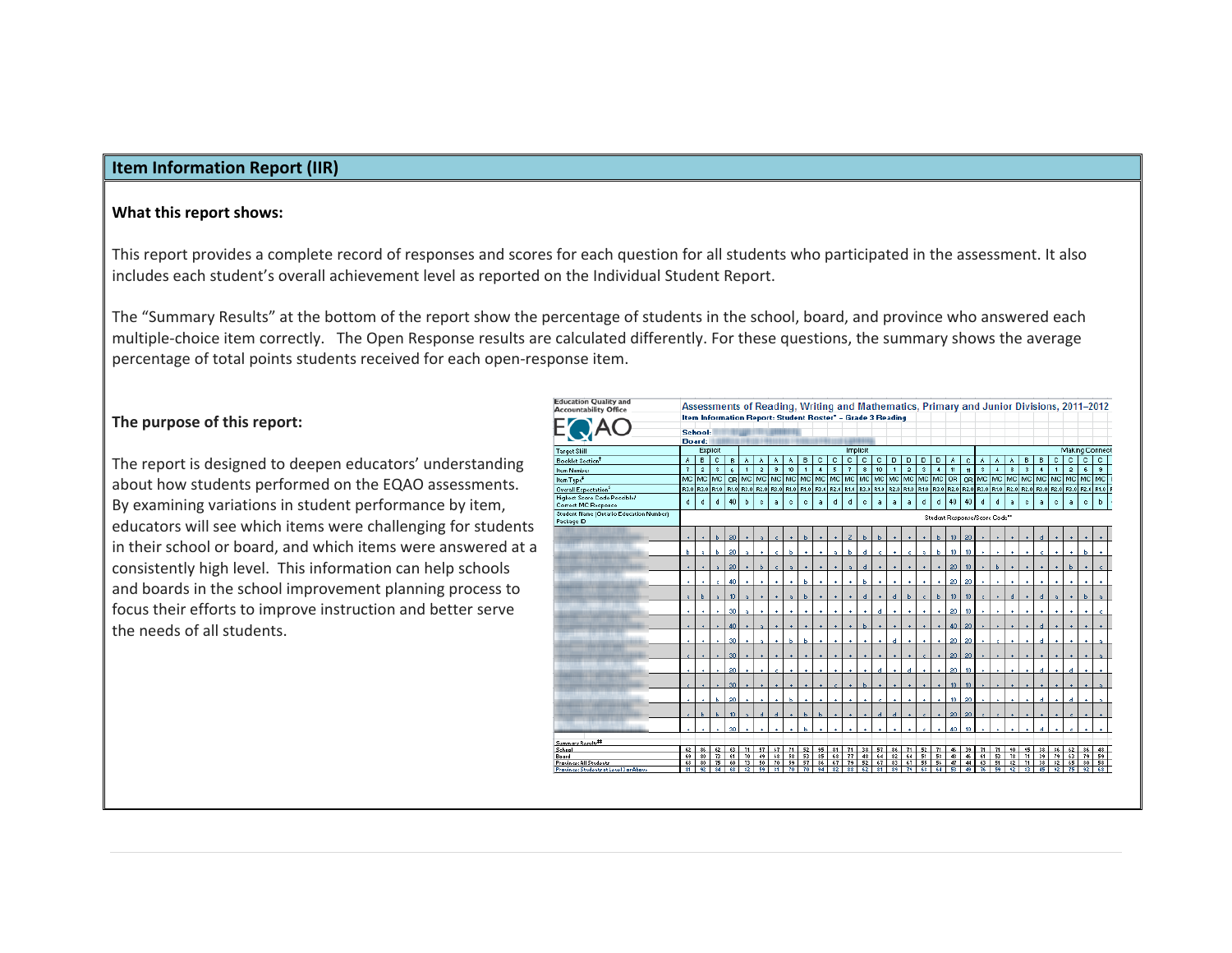# **Detailed Question Information ‐ Reading**

### **Target Skill**

 The target skill shows what the student needed to do to answer the question. There are three skills: Explicit (require students to use only information explicitly stated in the text), Implicit (require students to make inferences about the text), and Making Connections (require students to make connections to the text).

## **Booklet Section**

- Г Language Booklet 1 contains sections A and B
- Language Booklet 2 contains sections C and D

#### **Item Number**

Question number in each booklet

#### **Item Type**

Questions are either Multiple Choice (MC) or Open Response (OR).

## **Overall Expectations**

- $\mathbf{m}$ Reading 1.0 : Reading for Meaning
- $\blacksquare$ Reading 2.0 : Understanding Form and Style
- Reading 3.0 : Reading with Fluency

## **Highest Score Code Possible/Correct MC Response**

- In Reading, the highest possible score for Open Response is 40. The other possible scores are b, I, 10, 20, and 30.
- **The correct response to each Multiple Choice question is provided.**

| Target Skill                                        |    |                                                                                                                                                                                                                              | Explicit |      |    |      |     |  |    | Implicit |                  |  |  |    |        |  |  |    |    |  | <b>Making Connections</b> |  |    |     |   |                                  |                     |
|-----------------------------------------------------|----|------------------------------------------------------------------------------------------------------------------------------------------------------------------------------------------------------------------------------|----------|------|----|------|-----|--|----|----------|------------------|--|--|----|--------|--|--|----|----|--|---------------------------|--|----|-----|---|----------------------------------|---------------------|
| Booklet Section <sup>1</sup>                        | Α. | в                                                                                                                                                                                                                            | c.       | в.   | o. | - 61 |     |  | с. | c.       |                  |  |  |    |        |  |  | ю. | ъ. |  | ъ.                        |  | в. | -C. | D |                                  |                     |
| Item Number                                         |    |                                                                                                                                                                                                                              |          |      |    |      |     |  |    | -8       | 10 <sub>10</sub> |  |  |    |        |  |  |    |    |  |                           |  |    | 12  |   |                                  | Overall             |
| Item Type <sup>#</sup>                              |    |                                                                                                                                                                                                                              |          |      |    |      |     |  |    |          |                  |  |  |    |        |  |  |    |    |  |                           |  |    |     |   |                                  | Achievement         |
| Overall Expectation <sup>5</sup>                    |    | R2.0   R3.0   R3.0   R3.0   R2.0   R2.0   R3.0   R3.0   R3.0   R3.0   R3.0   R3.0   R3.0   R3.0   R3.0   R2.0   R2.0   R3.0   R3.0   R3.0   R3.0   R3.0   R3.0   R3.0   R3.0   R3.0   R3.0   R3.0   R3.0   R3.0   R3.0   R3. |          |      |    |      |     |  |    |          |                  |  |  |    |        |  |  |    |    |  |                           |  |    |     |   |                                  | Level <sup>tt</sup> |
| Highest Score Code Possible/<br>Correct MC Response | đ. |                                                                                                                                                                                                                              | d        | 40 L |    |      | -c. |  |    | c.       |                  |  |  | 40 | 40   d |  |  |    |    |  |                           |  |    |     |   | 40   40   40   40   40   40   40 |                     |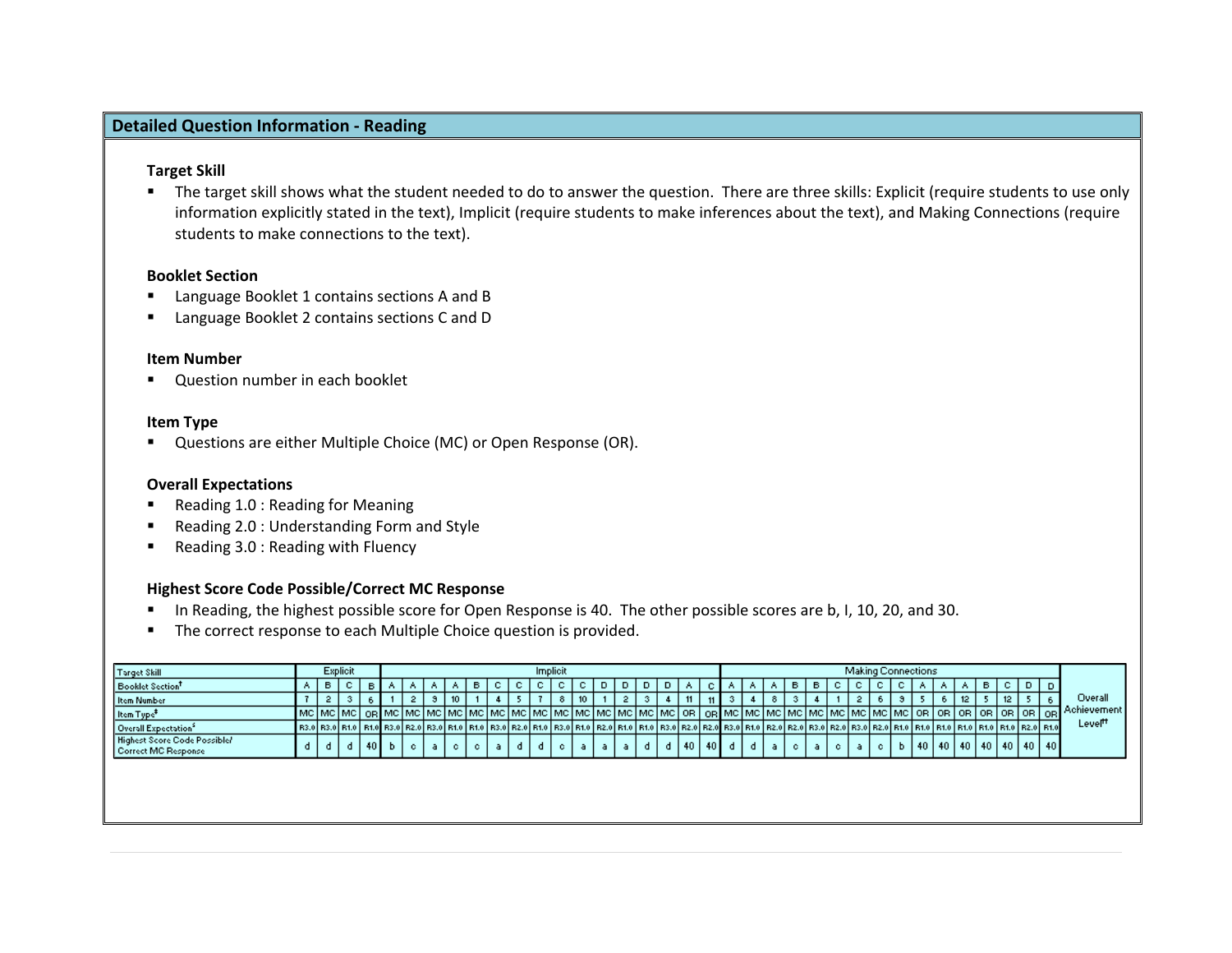# **Detailed Question Information ‐ Writing**

## **Question Formats**

**The Writing assessment consists of Multiple Choice, Short Writing, and Long Writing questions** 

### **Booklet Section**

- Language Booklet 1 contains sections A and B
- Language Booklet 2 contains sections C and D

#### **Item Number**

Question number in each booklet

## **Item Type**

■ Questions are Multiple Choice (MC), Open Response – Topic Development (OR-TD), or Open Response – Conventions (OR-CV).

## **Overall Expectations**

- Writing 1.0 : Developing and Organizing Content
- Writing 2.0 : Using Knowledge of Form and Style in Writing
- Writing 3.0 : Applying Knowledge of Language Conventions and Presenting Written Work Effectively

## **Highest Score Code Possible/Correct MC Response**

- In Writing, the highest possible score for Open Response Topic Development is 40. The other possible scores are b, I, 10, 20, and 30. For Open Response – Conventions, the highest possible score is 30. The other possible scores are b, I, 10, and 20
- **The correct response to each Multiple Choice question is provided**

|                                                     |        |             |             |      | Multiple Choice |      |                  |           | Short Writing   |       |             | Long Writing    |           |       |
|-----------------------------------------------------|--------|-------------|-------------|------|-----------------|------|------------------|-----------|-----------------|-------|-------------|-----------------|-----------|-------|
| Booklet Section <sup>t</sup>                        | ~<br>÷ | $\sim$<br>u | $\sim$<br>÷ |      |                 |      |                  |           | А.              | o.    | $\sim$<br>ັ | $\sim$<br>ω.    | D         | D     |
| Item Number                                         | 14     | 15<br>ю     | 16          |      |                 |      | 10 <sub>10</sub> |           | 13 <sup>°</sup> | 13    | 13          | 13 <sup>°</sup> |           |       |
| Item Type <sup>#</sup>                              | MC     | MC          | MC          | MC   | MC              | MC   | MC               | <b>MC</b> | OR-TD           | OR-CV | OR-TD       | OR-CV           | OR-TD     | OR-CV |
| Overall Expectation <sup>5</sup>                    | V2.0   | V1.0        | V2.0        | V1.0 | W3.0            | V1.0 | V3.0             | V1.0      | V2.0/V1.0       | V3.0  | V2.0/V1.0   | V3.0            | V2.0/V1.0 | V3.0  |
| Highest Score Code Possible/<br>Correct MC Response | o      | c           | c.          |      |                 | с.   |                  |           | 40              | 30    | 40          | 30              | 40        | 30    |
|                                                     |        |             |             |      |                 |      |                  |           |                 |       |             |                 |           |       |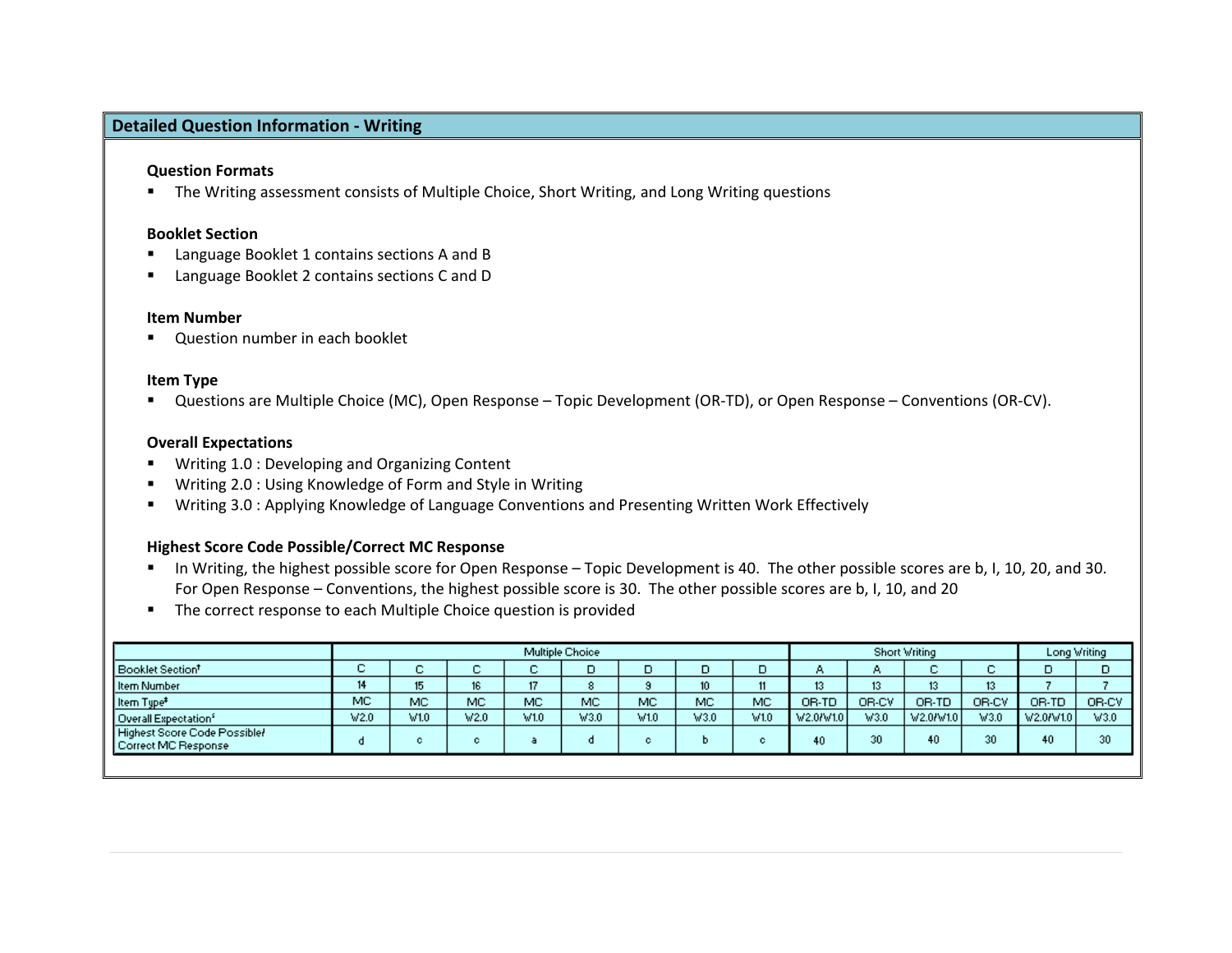## **Detailed Question Information ‐ Mathematics**

## **Question Formats**

 The Mathematics assessment covers all five math strands: Number Sense and Numeration, Measurement, Geometry and Spatial Sense, Patterning and Algebra, and Data Management and Probability.

#### **Booklet Section**

**There are two sections in the Mathematics assessment booklet** 

#### **Item Number**

Question number in each booklet

## **Item Type**

Questions are either Multiple Choice (MC) or Open Response (OR)

## **Overall Expectations**

 The Overall Expectations listed are directly from the Mathematics curriculum document. E.g., NV1 represents the first overall expectation in the Number Sense and Numeration strand.

## **Skill**

Students are assessed in the following categories of the achievement chart: Knowledge and Understanding, Thinking, and Application.

## **Highest Score Code Possible/Correct MC Response**

- In Mathematics, the highest possible score for Open Response is 40. The other possible scores are b, I, 10, 20, and 30.
- The correct response to each Multiple Choice question is provided

| Strand                                              |     | Number Sense and Numeration |  |  |  |  |  |      |                 |      |                  |                  | Measurement |         |      |                 |    |                  | Geometry and Spatial Sense |      |      |  |    | Patterning and Algebra |      |  | Probability | Data Management and                                                                                                                                                    |  |
|-----------------------------------------------------|-----|-----------------------------|--|--|--|--|--|------|-----------------|------|------------------|------------------|-------------|---------|------|-----------------|----|------------------|----------------------------|------|------|--|----|------------------------|------|--|-------------|------------------------------------------------------------------------------------------------------------------------------------------------------------------------|--|
| Booklet Section <sup>t</sup>                        |     |                             |  |  |  |  |  |      |                 |      |                  |                  |             |         |      |                 |    |                  |                            |      |      |  |    |                        |      |  |             |                                                                                                                                                                        |  |
| Item Number                                         |     |                             |  |  |  |  |  |      |                 | 15 I | 16 <sup>16</sup> | 18 <sup>18</sup> |             | $12-12$ | 18 I | 10 <sup>1</sup> |    | 13 <sup>13</sup> |                            |      |      |  | 14 | -17 L                  |      |  |             |                                                                                                                                                                        |  |
| Item Type*                                          |     |                             |  |  |  |  |  |      |                 |      |                  |                  |             |         |      |                 |    |                  |                            |      |      |  |    |                        |      |  |             |                                                                                                                                                                        |  |
| Overall Expectation <sup>5</sup>                    |     |                             |  |  |  |  |  |      |                 |      |                  |                  |             |         |      |                 |    |                  |                            |      |      |  |    |                        |      |  |             | NV2  NV3  NV3  NV1  NV3  NV3  NV1  NV3  MV1 MV2  MV4 MV2  MV1  MV1  MV1  MV2  MV2  GV3  GV2  GV3  GV2  GV3  PV2  PV2  PV1  PV2  PV1  PV1  PV1  DV1  DV3  DV1  DV2  DV1 |  |
| Skill"                                              | AP. |                             |  |  |  |  |  |      |                 |      |                  |                  |             |         |      |                 |    |                  |                            |      |      |  |    |                        |      |  |             | APİKUİKUİAPİTHİTHIAPİTHIKUİAPITHIKUİKUİAPIAPIKUİTHIKUİKUİAPIAPITHIAPIAPIAPIAPITHIKUIKUIKUİAPINUIAPIAPITHIAPI                                                           |  |
| Highest Score Code Possible/<br>Correct MC Response |     | D.                          |  |  |  |  |  | 40 l | 40 <sup>1</sup> |      |                  |                  |             |         |      | $40$ d          | C. |                  |                            | 40 I | 40 L |  |    |                        | 40 L |  |             | 40   40                                                                                                                                                                |  |
|                                                     |     |                             |  |  |  |  |  |      |                 |      |                  |                  |             |         |      |                 |    |                  |                            |      |      |  |    |                        |      |  |             |                                                                                                                                                                        |  |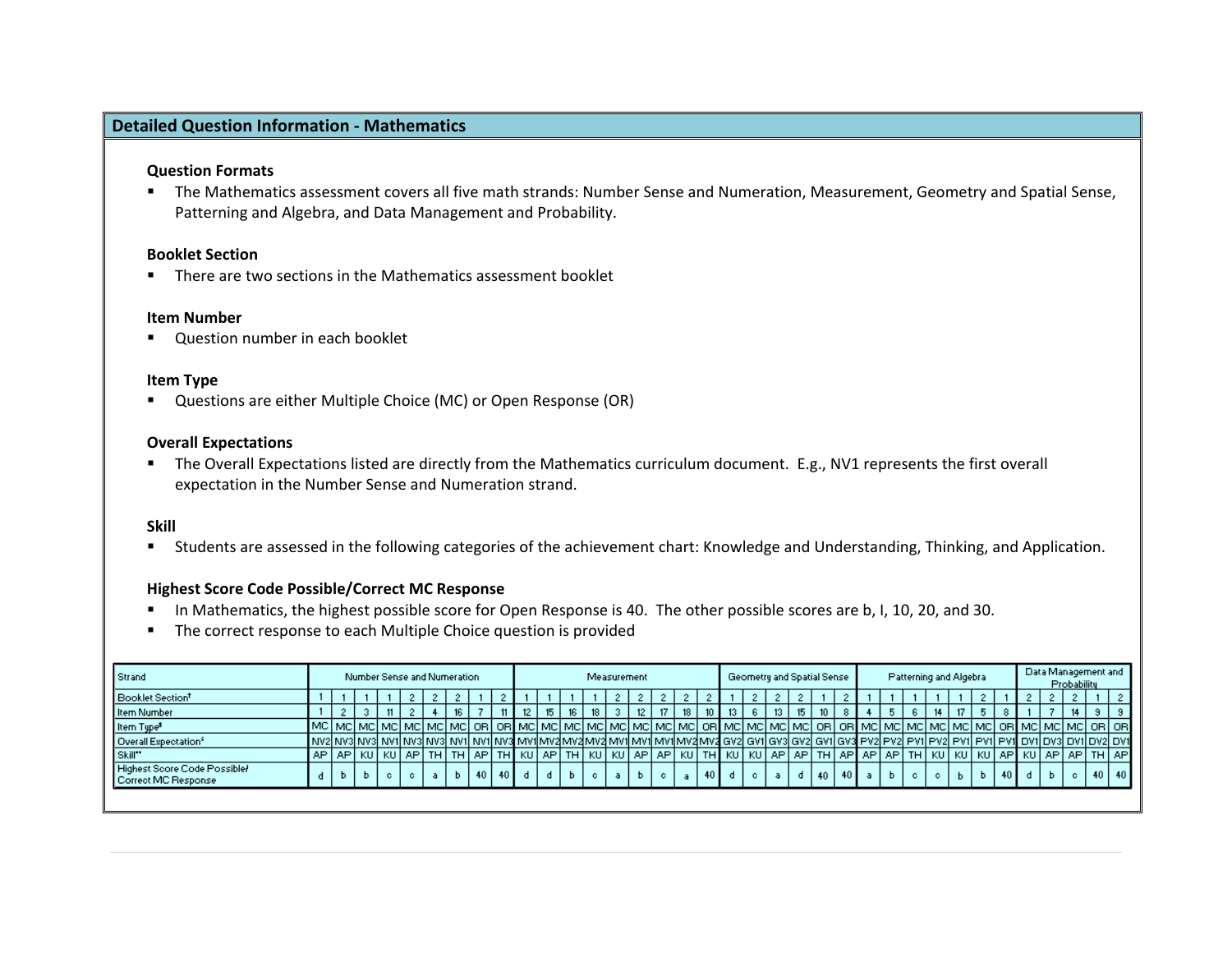## **Summary Results – All Subjects**



# **Summary Results for the School, Board, and Province: All Students**

For Multiple Choice (MC) items, the Summary Results indicate the percentage of students who answered correctly.

For Open Response (OR) items, the Summary Results indicates the average percentage of total points students received for the item.

> *e.g. if the maximum score is 40, and the average (mean) score for <sup>a</sup> class of students was 20, the Summary Result for that item expressed as <sup>a</sup> percentage would be 50.*

## **Summary Results for Province : Students at Level 3 or Above**

This summary is calculated in the manner indicated above, but using only students whose Overall Score in the subject area (i.e. Reading, Writing, or Mathematics) achieved or surpassed the Provincial standard.